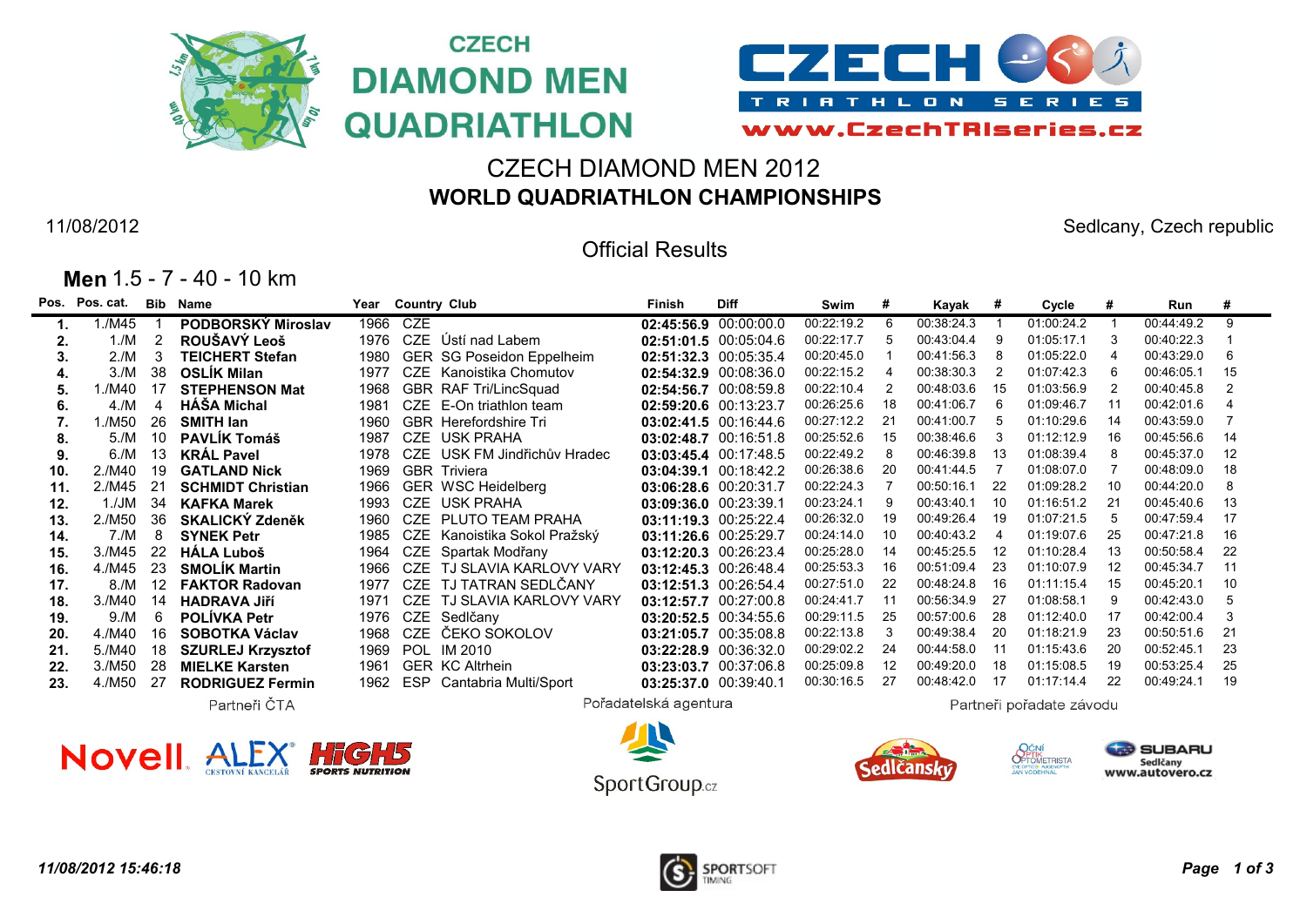#### **Men** 1.5 - 7 - 40 - 10 km

|     | Pos. Pos. cat. Bib Name |                                         | Year Country Club                                          | Finish | Diff                      | Swim          | Kavak                          |      | Cvcle         |      | Run #         |      |
|-----|-------------------------|-----------------------------------------|------------------------------------------------------------|--------|---------------------------|---------------|--------------------------------|------|---------------|------|---------------|------|
|     |                         | 24. 6./M40 20 RUNNEGAR Tony             | 1970 GBR Bedford Traktors                                  |        | $03:33:52.2$ $00:47:55.3$ |               | 00:31:44.3 28 00:49:51.2 21    |      | 01:21:57.5 27 |      | 00:50:19.2 20 |      |
|     |                         | <b>25.</b> 1./M60 33 <b>KNOPF Klaus</b> | 1950 GER RTC Bernburger Baren                              |        | $03:41:36.8$ $00:55:39.9$ |               | 00:29:22.0 26 00:47:11.1 14    |      | 01:22:45.4    | -28  | 01:02:18.3 27 |      |
| 26. |                         | 7./M40  15 <b>AMORORTU Rodolfo</b>      | 1972 ESP Cantabria Multi/Sport                             |        | $03:42:43.5$ $00:56:46.6$ |               | 00:25:20.9  13  00:52:39.8  24 |      | 01:30:57.0    | - 29 | 00:53:45.8 26 |      |
| 27. |                         | 10./M 35 <b>SVEJDA Roman</b>            | 1985 CZE VSK FTVS PRAHA                                    |        | $03:45:30.1$ $00:59:33.2$ |               | 00:28:31.6 23 01:09:56.1 29    |      | 01:14:05.1    | - 18 | 00:52:57.3 24 |      |
| 28. |                         | 2./M60 30 MEYER Joachim                 | 1949 GER Triathlon Jena                                    |        | $03:45:47.5$ $00:59:50.6$ | 00:26:24.0 17 | 00:55:45.4                     | - 26 | 01:19:40.4    | - 26 | 01:03:57.7 29 |      |
| 29. |                         | 1./M55 37 <b>MEIXNER Miloslav</b>       | 1955 CZE Sportovní klub VYHLÍDKA ŠTE 03:53:07.2 01:07:10.3 |        |                           | 00:35:30.9 29 | 00:54:58.1                     | - 25 | 01:18:58.9    | -24  | 01:03:39.3    | - 28 |

Partneři ČTA



Pořadatelská agentura





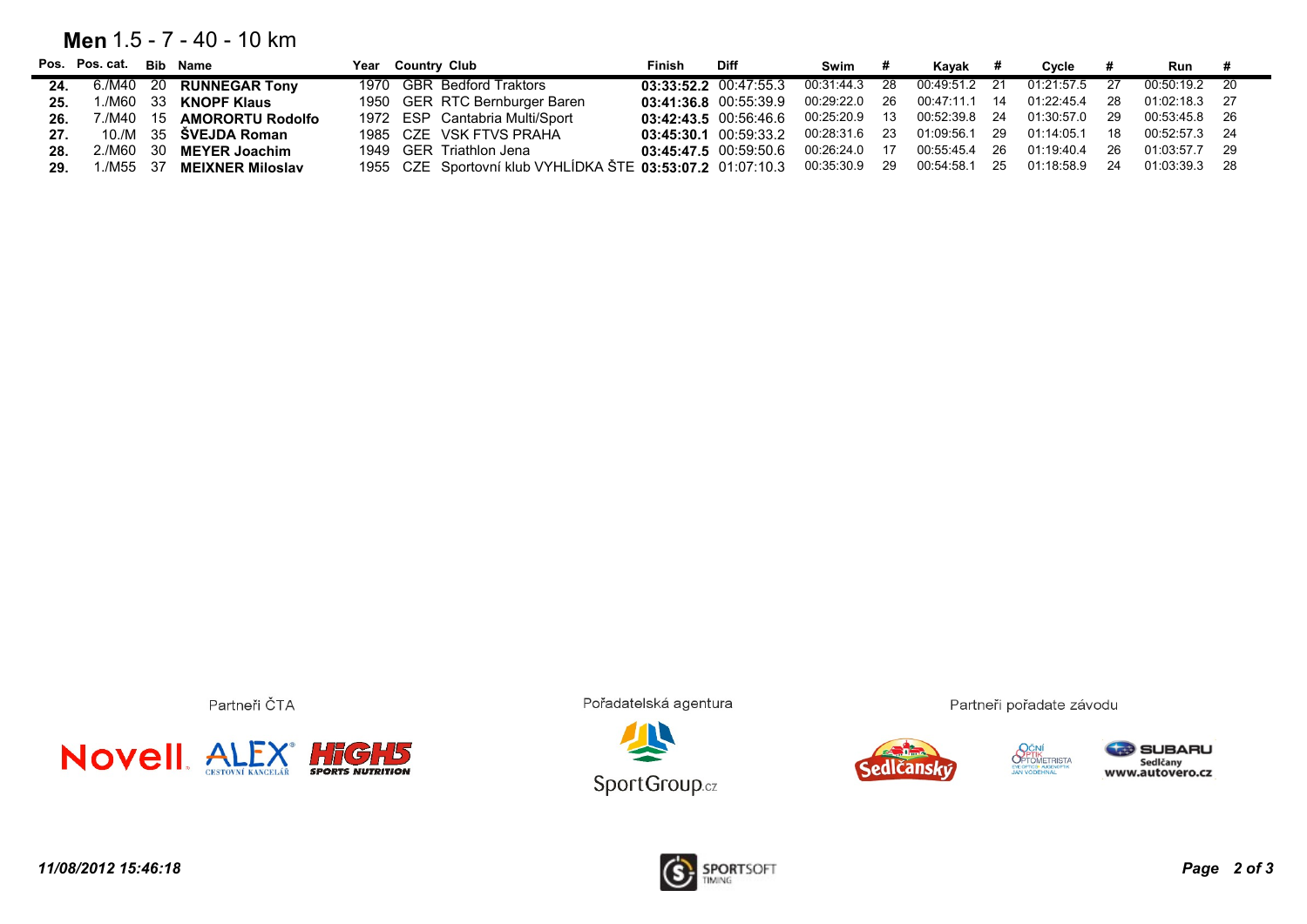### **Women** 1.5 - 7 - 40 - 10 km

| Pos. Pos. cat. | Bib Name                 | Year | <b>Country Club</b>            | Finish | <b>Diff</b>               | Swim         | Kavak      | Cycle      | Run        |  |
|----------------|--------------------------|------|--------------------------------|--------|---------------------------|--------------|------------|------------|------------|--|
| 1./W           | 64 BUROW Katrin          |      | 1976 GER TuS Neukoelin Berlin  |        | $03:16:03.3$ $00:00:00.0$ | 00:25:13.3   | 00:52:19.2 | 01:09:59.7 | 00:48:31.1 |  |
| ./UW           | 63 HIRSCHFELDER Lisa Mai |      | 1992 GER SG Poseidon Eppelheim |        | 03:31:04.0 00:15:00.7     | 00:24:31.2   | 00:53:28.1 | 01:15:36.3 | 00:57:28.4 |  |
|                | 1./W50 62 MIELKE Ellen   |      | 1962 GER KC Altrhein           |        | $03:35:03.5$ $00:19:00.2$ | 00:29:07.9   | 00:49:06.4 | 01:19:06.8 | 00:57:42.4 |  |
|                | 1./W40 61 DEYKIN Alison  |      | 1969 GBR LincSquad             |        | 03:54:27.5 00:38:24.2     | 00:27:44.8 3 | 00:50:32.2 | 01:29:32.7 | 01:06:37.8 |  |

Partneři ČTA



Pořadatelská agentura







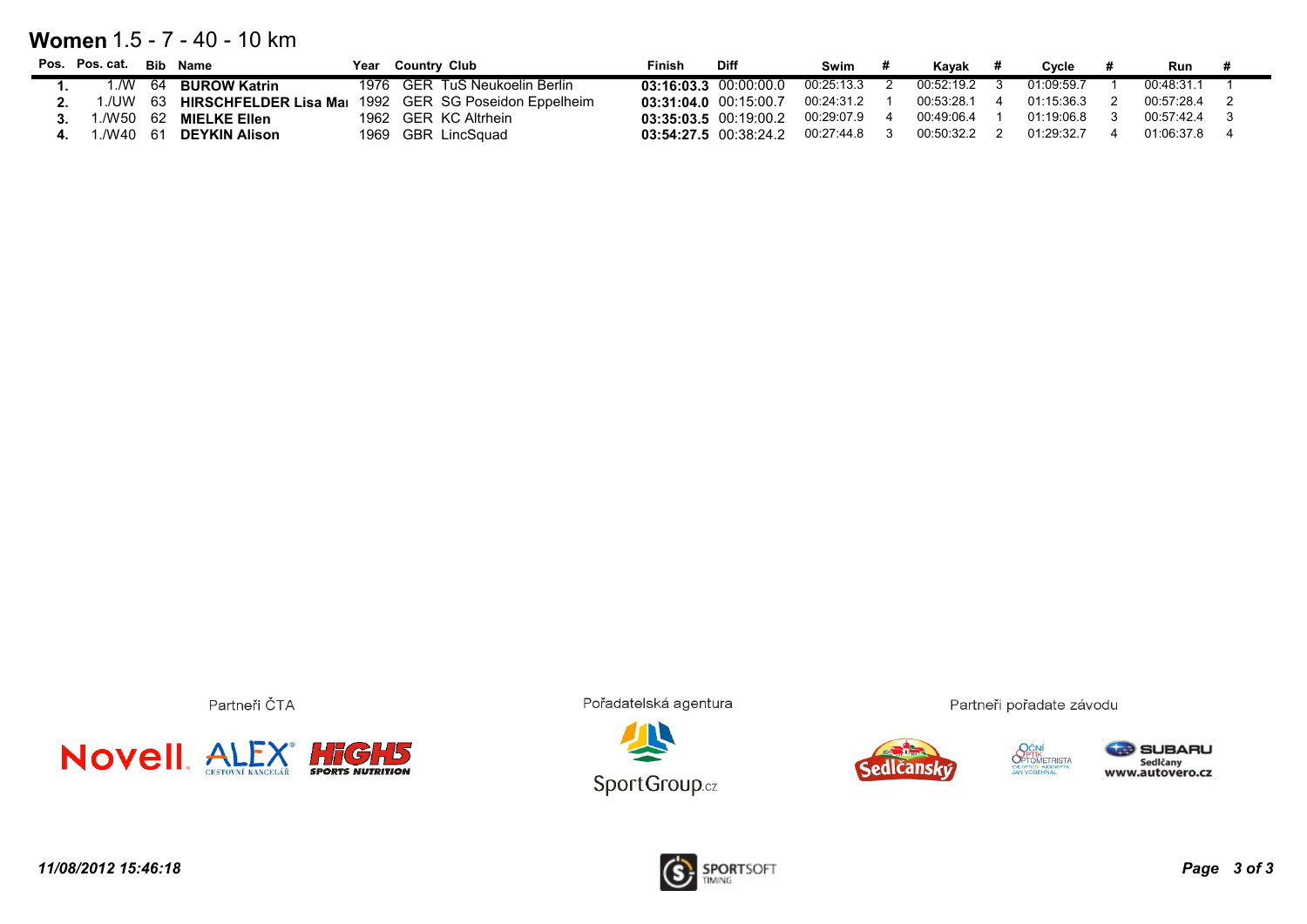





# CZECH DIAMOND MEN 2012

Official Results

11/08/2012 Sedlcany, Czech republic

### **Men** 0.75 - 4 - 20 - 5 km (OPEN)

|                 | Pos. Pos. cat.         |      | <b>Bib Name</b>          | Year |              | <b>Country Club</b>         | Finish                    | <b>Diff</b>               | Swim       |    | Kayak      |    | Cycle      |    | Run        |      |
|-----------------|------------------------|------|--------------------------|------|--------------|-----------------------------|---------------------------|---------------------------|------------|----|------------|----|------------|----|------------|------|
|                 | 1./YM                  | - 71 | <b>RICHTER Adam</b>      |      |              | 1996 CZE USK PRAHA          |                           | $01:38:42.1$ $00:00:00.0$ | 00:13:21.7 |    | 00:24:42.2 |    | 00:38:06.6 |    | 00:22:31.6 |      |
|                 |                        |      | ./OM40 105 ZÁSTĚRA Tomáš | 1964 |              | CZE Sokol Písek             |                           | 01:40:05.5 00:01:23.4     | 00:13:47.9 | -2 | 00:23:13.8 |    | 00:37:57.6 | 6  | 00:25:06.2 |      |
|                 | 1./OM                  |      | 109   TŮMA Martin        |      |              | 1992 CZE KVS PRAHA          |                           | 01:43:05.8 00:04:23.7     | 00:16:01.8 | -4 | 00:25:19.0 | -3 | 00:35:51.4 |    | 00:25:53.6 | 8    |
| 4.              |                        |      | 2./OM 106 ŽIŽKA Ondřej   |      |              | 1974 CZE TK VYŠEHRAD        |                           | $01:43:17.0$ $00:04:34.9$ | 00:15:51.4 | -3 | 00:29:35.1 |    | 00:35:07.9 |    | 00:22:42.6 |      |
|                 |                        |      | 3./OM 108 HROCH Martin   |      |              | 1994 CZE TJ TATRAN SEDLČANY | $01:48:01.2$ $00:09:19.1$ |                           | 00:19:28.9 | 8  | 00:29:29.3 | 6  | 00:37:51.5 | 5  | 00:21:11.5 |      |
| 6.              | 4./OM 111              |      | <b>OBR Martin</b>        | 1978 | CZE SBR      |                             | 01:48:21.2 00:09:39.1     |                           | 00:17:27.9 | -6 | 00:30:26.2 | -8 | 00:36:34.6 | 3  | 00:23:52.5 | -5   |
|                 | 5./OM 11               |      | ŠATRA Jiří               |      | 1979 CZE BKP |                             |                           | $01:50:27.1$ $00:11:45.0$ | 00:16:08.4 | -5 | 00:25:24.3 | 4  | 00:41:12.3 | 10 | 00:27:42.1 | - 10 |
| 8.              |                        |      | 6./OM 100 KOZAK Martin   |      |              | 1976 CZE SK TT ČSTT         |                           | $01:54:10.9$ $00:15:28.8$ | 00:19:07.0 |    | 00:34:25.4 | 9  | 00:37:22.6 |    | 00:23:15.9 |      |
|                 | 7./OM                  |      | <b>DRABINA JIří</b>      | 1979 |              | CZE TJ Slezan Frýdek-Místek |                           | 01:55:18.7 00:16:36.6     | 00:21:29.3 | 10 | 00:27:11.2 | -5 | 00:41:08.4 | 9  | 00:25:29.8 |      |
| 10.             | 2./OM40                | 107  | ŠIMEK Tomáš              | 1963 |              | CZE TK VYŠEHRAD             |                           | 02:05:29.4 00:26:47.3     | 00:21:12.4 | 9  | 00:37:51.3 | 12 | 00:40:02.5 | 8  | 00:26:23.2 | 9    |
| 11 <sub>1</sub> |                        |      | 1./OM50 102 KARLIK Tomáš |      |              | 1940 CZE TK VYŠEHRAD        | 02:15:58.2 00:37:16.1     |                           | 00:23:56.5 |    | 00:37:41.7 |    | 00:41:51.8 | 11 | 00.32.28.2 | 11   |
|                 | <b>12.</b> 2./OM50 101 |      | BEDNÁŘ Jaroslav          | 1939 |              | CZE TK VYŠEHRAD             | 02:29:57.8 00:51:15.7     |                           | 00:23:57.2 | 12 | 00:36:59.6 | 10 | 00:47:19.2 | 12 | 00:41:41.8 | 12   |

Partneři ČTA



Pořadatelská agentura



Partneři pořadate závodu



**SUBARU** Sedlčany<br>www.autovero.cz



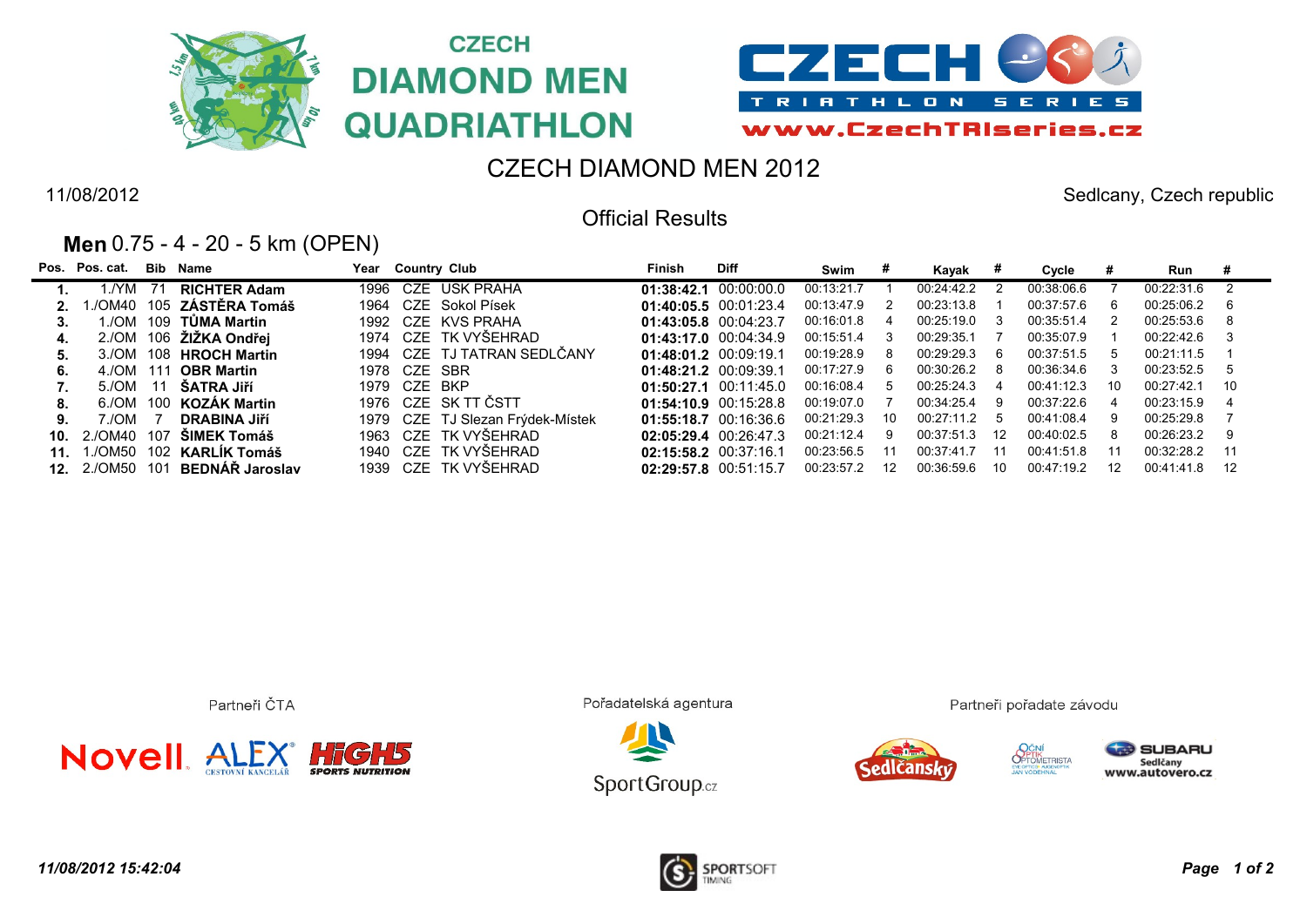## **Women** 0.75 - 4 - 20 - 5 km (OPEN)

| Pos. Pos. cat. | Bib Name                          | Year<br><b>Country Club</b> | <b>Diff</b><br>Finish            | Swim       | Kavak      | Cvcle      | Run        |  |
|----------------|-----------------------------------|-----------------------------|----------------------------------|------------|------------|------------|------------|--|
|                | 1./OW 119 KUMŻAKOVA Karolína      | 1991 CZE TK VYSEHRAD        | $01:50:40.5$ $00:00:00.0$        | 00:17:02.1 | 00:26:22.2 | 00:42:18.3 | 00:24:57.9 |  |
|                | 2./OW 118 <b>BARESOVA Markéta</b> | 1994 CZE Free Houba         | 02:11:56.8 00:21:16.3 00:22:19.8 |            | 00:31:21.5 | 00:46:21.1 | 00.31.544  |  |
|                | 1./W40 117 TALICHOVA Martina      | 1972 CZE SK Vařečka         | $02:31:59.9$ $00:41:19.4$        | 00:23:12.4 | 00:38:12.5 | 00:52:41.9 | 00.37.531  |  |

Partneři ČTA



Pořadatelská agentura





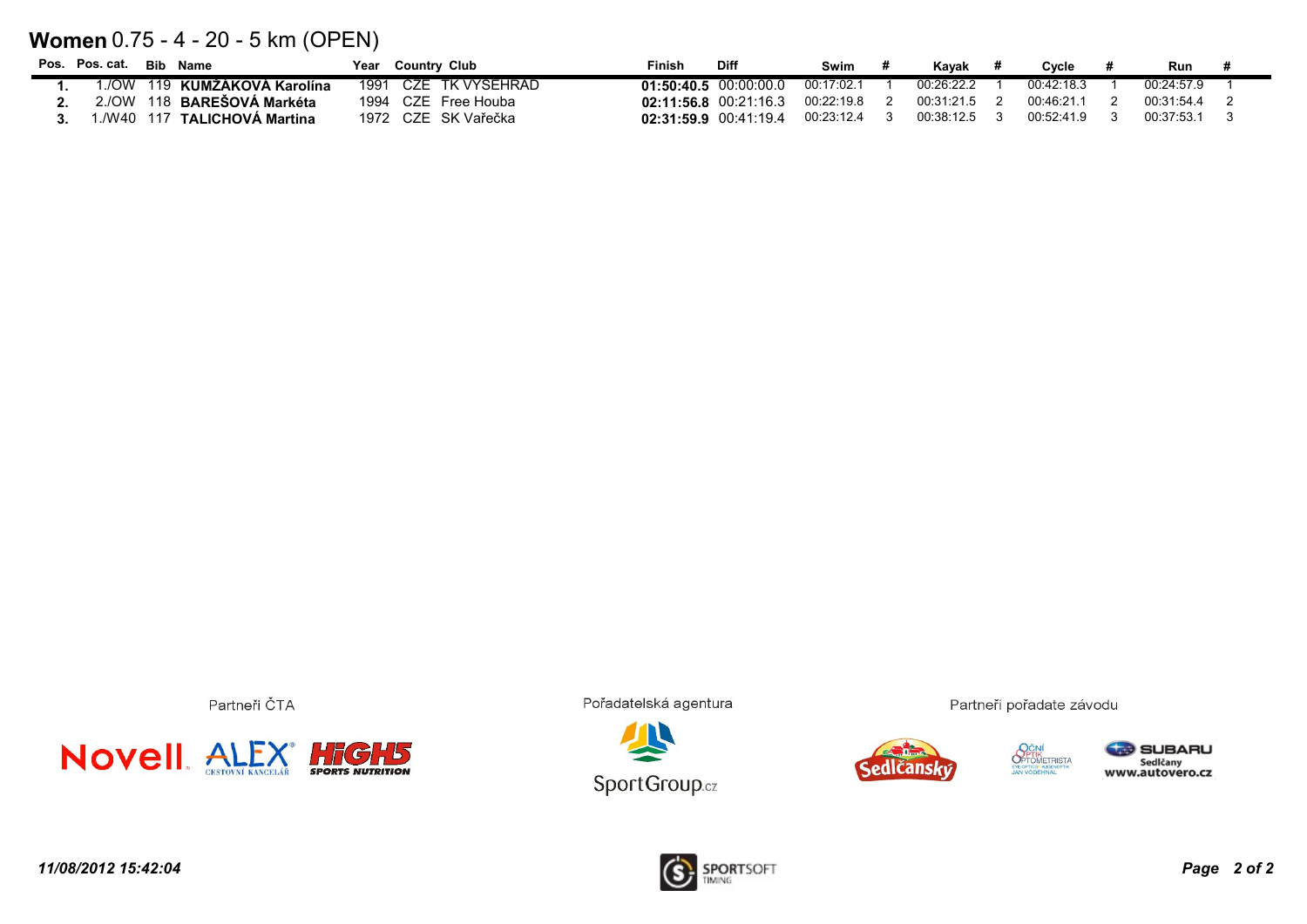



## CZECH DIAMOND MEN 2012 **WORLD QUADRIATHLON CHAMPIONSHIPS**

**CZECH** 

11/08/2012 Sedlcany, Czech republic

Official Results

| Category: |     | <b>Relay Teams</b>                                                                                    |        |                       |            |    |            |                    |            |    | 0.75 - 4 - 20 - 5 km (Relays) |     |
|-----------|-----|-------------------------------------------------------------------------------------------------------|--------|-----------------------|------------|----|------------|--------------------|------------|----|-------------------------------|-----|
| Pos.      | Bib | Name                                                                                                  | Finish | Dif.                  | Swim       | #  | Kayak      | $\boldsymbol{\pi}$ | Cycle      |    | Run                           | #   |
| 1.        | 207 | <b>E.ON.TRIATLON TEAM TABOR</b><br>Martin Korous, Jakub Lemberka, Jan Hradecký, Jiří Mládek           |        | 01:21:41.4 00:00:00.0 | 00:12:22.2 |    | 00:21:44.2 |                    | 00:29:22.0 | -3 | 00:18:13.0                    | -3  |
| 2.        | 205 | FEAL SEDLČANY I<br>Michal Pola, Radek Valsa, Oldřich Novotný, Jaroslav Dražan                         |        | 01:24:36.9 00:02:55.5 | 00:13:34.0 | 2  | 00:25:34.0 | 6                  | 00:27:40.0 |    | 00:17:48.9                    |     |
| 3.        | 201 | <b>KANOISTIKA CHOMUTOV</b><br>Hrbková Vanda, Doležal Petr, Konopka Gustav, Hrbek Luděk                |        | 01:27:25.7 00:05:44.3 | 00:14:53.4 | -6 | 00:23:03.5 |                    | 00:29:02.1 |    | 00:20:26.7                    |     |
| 4.        | 204 | ZBRASLAVŠTÍ MAZÁNCI<br>Daniel Pokorný, David Kotrč, Josef Liška, Ondřej Malý                          |        | 01:33:53.0 00:12:11.6 | 00:15:08.2 |    |            |                    |            |    |                               |     |
| 5.        | 203 | <b>KVS PLZEN</b><br>Spálenský Robert, Šlouf Radek, Petrák Ondřej, Maizner Sebastian                   |        | 01:34:01.7 00:12:20.3 | 00:14:47.1 | 5  | 00:22:14.7 | 2                  | 00:36:28.9 | 9  | 00:20:31.0                    | - 6 |
| 6.        | 209 | <b>SPORTCLUB 80 CHOMUTOV</b><br>František Štemberk, Ondřej Bišický, Alena Kelbichová, Ondřej Chloupek |        | 01:34:10.8 00:12:29.4 | 00:14:06.0 | 3  | 00:24:10.6 | -5                 | 00:35:16.6 |    | 00:20:37.6                    | -8  |
| 7.        | 211 | KOKOTEAM.CZ<br>Jukub Sůsa, Zuzana Štemberková, Petr Bartoš, Martin Lachnout                           |        | 01:34:32.0 00:12:50.6 | 00:15:19.8 | 9  | 00:27:48.6 | 10                 | 00:30:50.1 |    | 00:20:33.5                    |     |
| 8.        | 212 | KOKOTEAM-KOLOKRÁM.CZ<br>Edita Tomšíčková, Tomáš Tůma, Jan Sabol, Ladislav Jelen                       |        | 01:35:55.3 00:14:13.9 | 00:19:22.9 | 13 | 00:26:37.7 | -8                 | 00:31:57.2 |    | 00:17:57.5                    | -2  |
|           |     |                                                                                                       |        |                       |            |    |            |                    |            |    |                               |     |

Partneři ČTA



Pořadatelská agentura



Partneři pořadate závodu

dicans